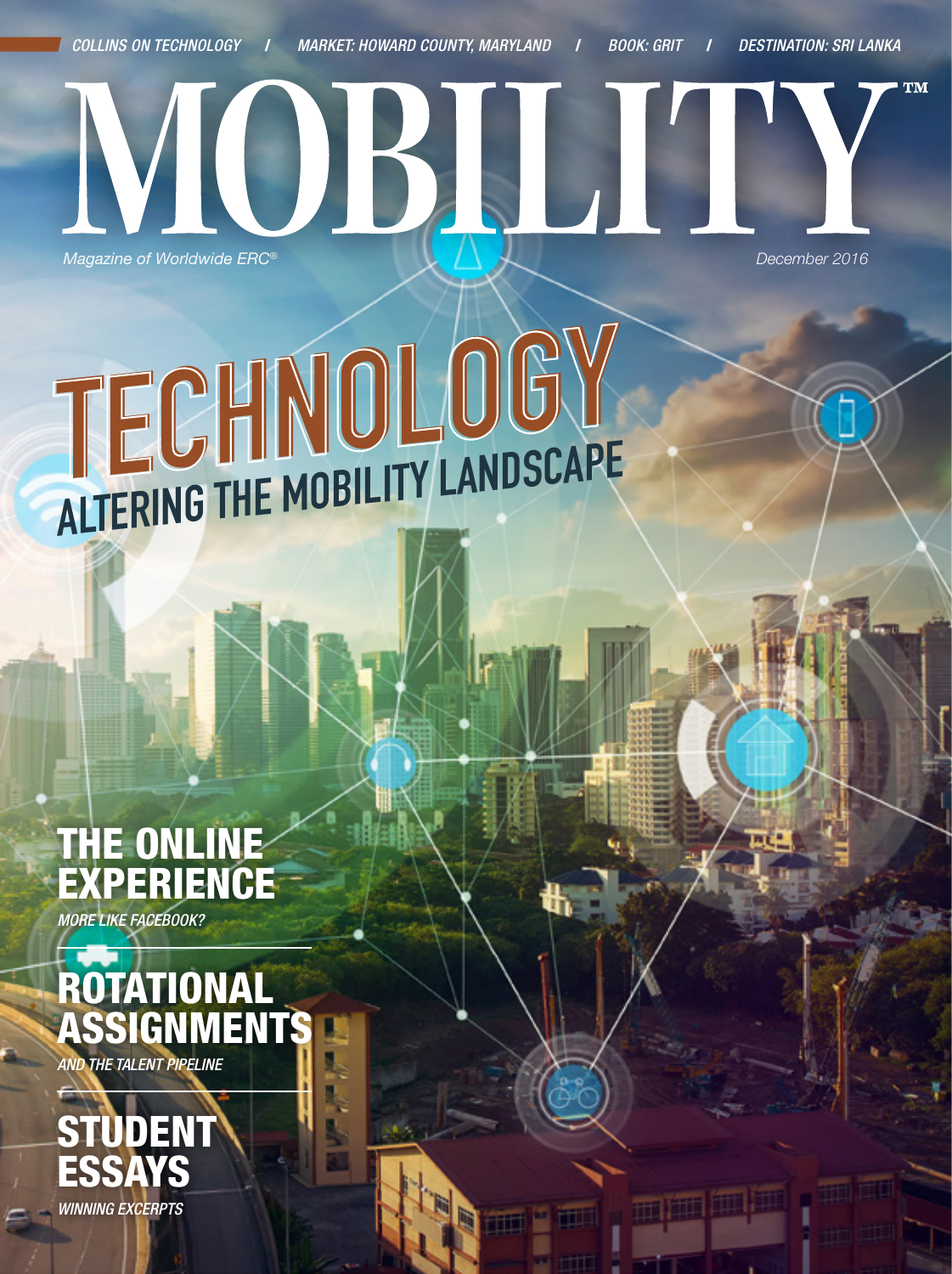# **TECHNOLOGY** *MOBILITY* **AND**

### Meeting transferee expectations of the online relocation experience in an age of Pokémon Go

**By Steven John, SCRP, GMS-T**

**Several years ago, while I was reading**<br>through a stack of transferee surveys, I<br>came across the following comment, whas stayed with me ever since:<br>"Why isn't your system more like Facebook?" through a stack of transferee surveys, I came across the following comment, which has stayed with me ever since: However unfair it might be to compare a relocation portal to the \$350 billion internet gorilla, the comment made me realize the competitive landscape within mobility was much broader than I previously imagined. It is clear that customer expectations regarding the online experience are not judged by the features and functions offered by the mobility industry, but rather more by the transferee's engagement with the internet as a whole.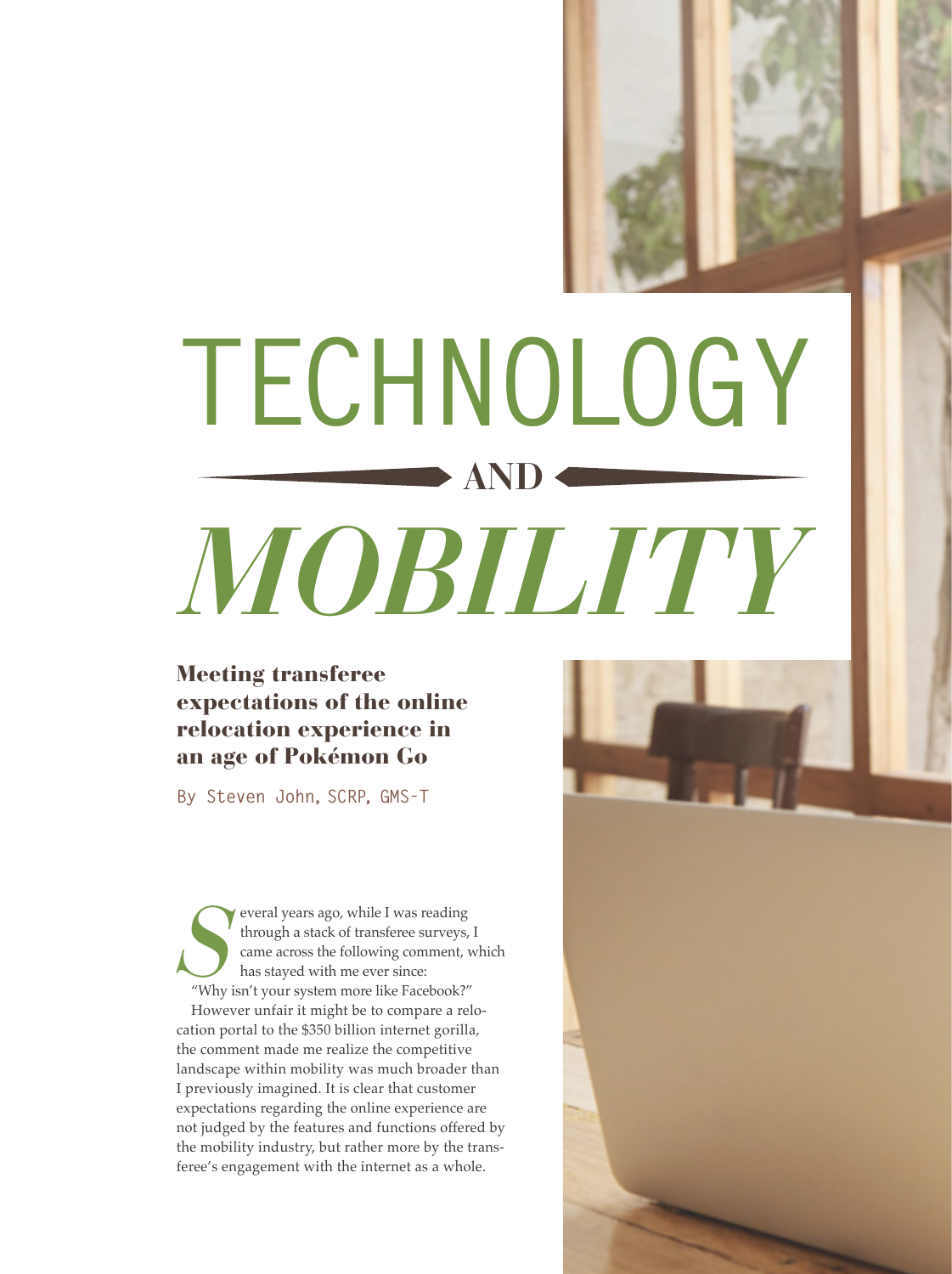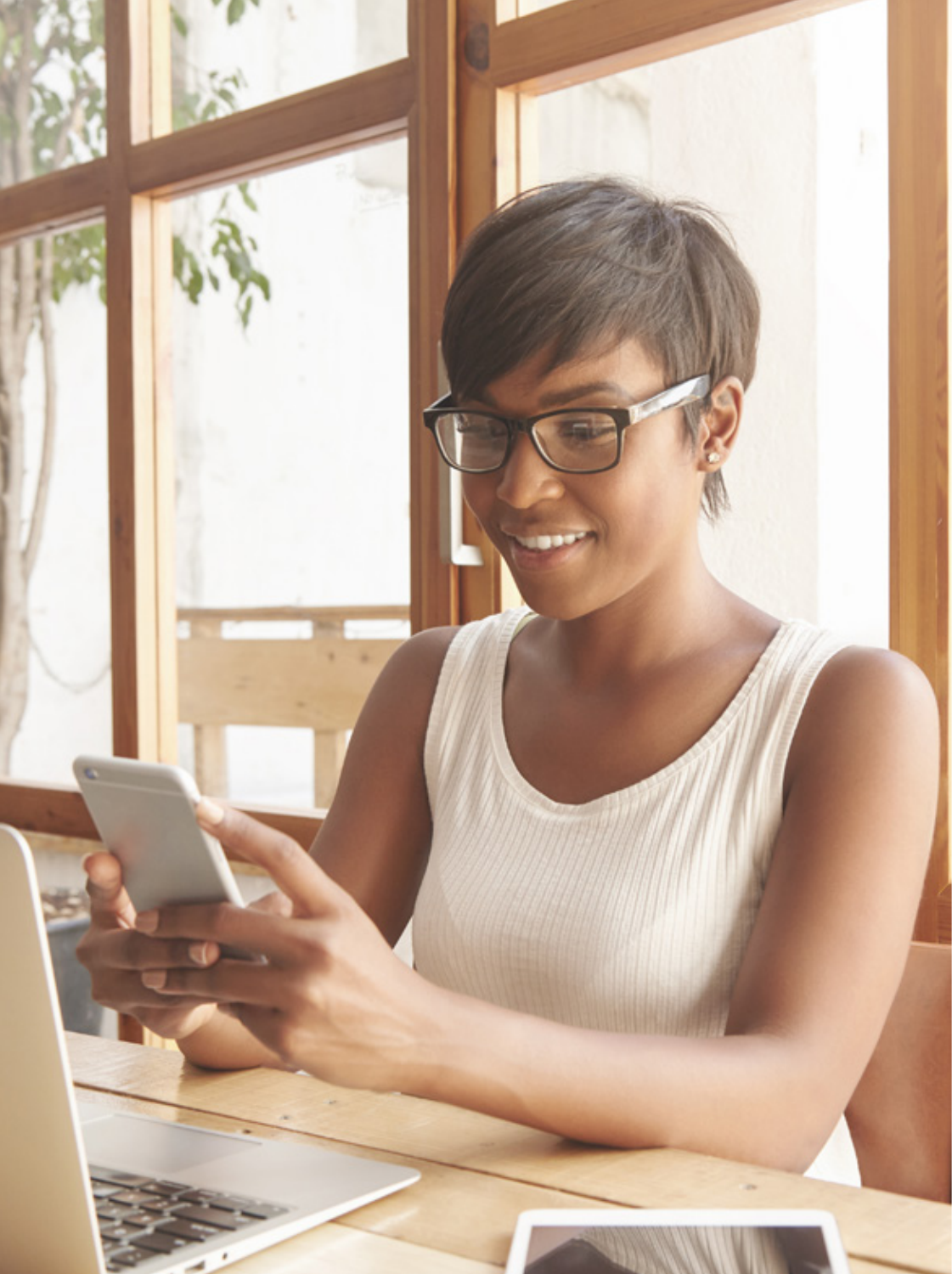*Customer expectations regarding the online experience are not judged by the features and functions offered by the mobility industry, but by the transferee's engagement with the internet as a whole.*

> As relocation industry providers, our offerings are not compared to one another as much as they are compared to such sites as Facebook, Google, and believe it or not, Pokémon Go.

Facebook, Google, and other websites and applications represent the pinnacle of today's online environment. They set the standard for what today's customer expects from all companies they engage online. What are the elements that set these applications apart? What elements should we focus on in the mobility space to best meet the online needs of our transferees and other constituents?

#### **EASE OF USE**

Certainly the most important aspect of a relocation web portal, but often the most overlooked, "ease of use" or "intuitiveness" can make the difference between a portal that adds to the transferee experience or one that simply adds to the frustration. The relocation provider–transferee relationship is, by its nature, brief and transitory. For small to medium-sized employers, the mobility function is rarely a top priority. Users rightly question the need to learn one more app and store one more set of user IDs and passwords. As a result, the relocation application is one that users will engage only if it is to their advantage. The user interface must be one that is aesthetically pleasing, easy to access, and simple to navigate. If the transferee or HR user must read 30 pages of instructions to effectively use the system, it simply will not be used.

#### **MOBILE ACCESS**

Ironically, given the mobile nature of the transferee population, mobile access has only recently become a priority for many relocation management systems

(RMSs). According to SimilarWeb's "State of Mobile Web–U.S. 2015" report, roughly 56 percent of consumer traffic to the leading U.S. websites comes from mobile devices. While demand continues to grow, many of the available relocation mobile apps are in their infancy. As a result, many of today's apps offer only a basic level of functionality. This will change as newer versions of mobile access apps are developed.

At a minimum, the relocation web portal should be mobile-friendly, so that full functions that are available from a desktop are also available on tablets, phones, or other mobile devices. Ideally, the web portal will utilize a method known as "responsive design," which is a way of designing a website that is flexible, regardless of device. The site automatically orients itself based on screen size and presents the most appropriate icons, menu options, and graphics for the best user experience. More ambitious efforts will provide a true mobile app. The advantages of a mobile app are personalization, interactivity, offline access, and use of native hardware, such as cameras for expense or document submission. The downsides of a true app are increased development costs, and the necessity for users to download and update the app for new or improved features.

#### **INTEGRATION**

Whether it's "big data" or just your own data, accessing data across disparate systems and databases can be the bane of many applications. Providing real-time global access to data requires true integration among platforms, and not just periodic data feeds. Today's cloud-based storage combined with application program interfaces (APIs) can help to ensure that data is available for all users alike: transferees, HR personnel, and providers. Customers should be wary of providers that rely on multiple platforms or cannot provide 24-7 real-time access to synchronized data.

#### **REPORTING AND DASHBOARDS**

For HR professionals, the demands for information are dynamic and increasingly complex. Status communication, regulatory reporting, and financial and operational analysis require ready access to sophisticated and relevant reporting. Customers should look for systems and providers that allow for 24-7 self-service access to real-time reporting tools. Your access should provide regular delivery of standard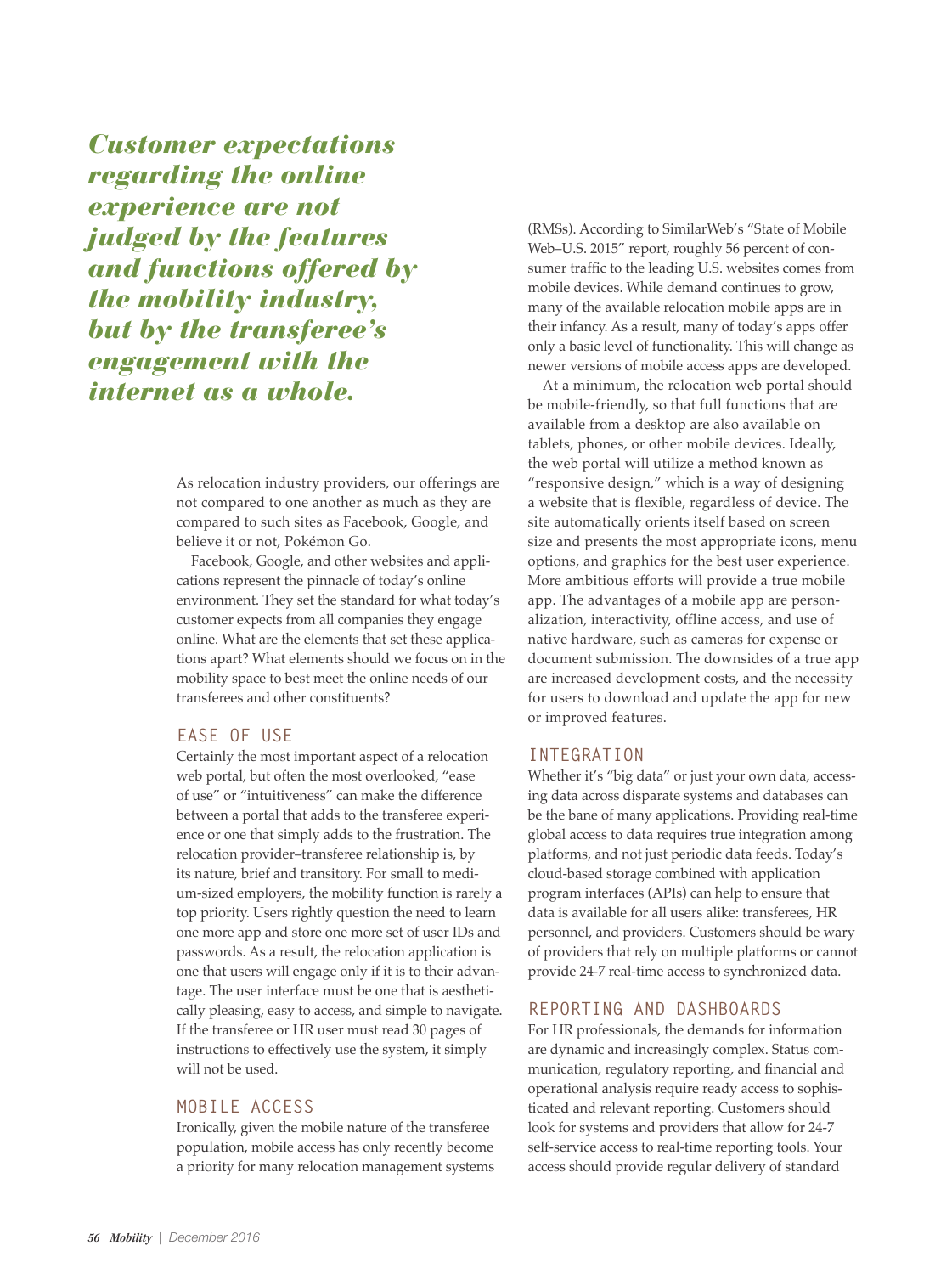reporting in addition to providing ready access to your own data so that last-minute questions or issues can be easily addressed.

Dashboards have developed and expanded over the last decade. More than just charts and graphs, dashboards provide a variety of visual analyses that allow you to delve deeply into the trends and relationships within your relocation activity. Dashboards should always be real-time and reflect changes as activity occurs. The dashboard in your car, for example, would not be very useful if it displayed only how fast you were driving yesterday.

Dashboards should not create more questions than answers. Top-of-the-line dashboards allow users to drill through to more detailed reporting and even to underlying databases. This allows the user to quickly identify trends and issues via the dashboard, and then, with the simple click of a mouse, drill down to see the underlying file or expense item driving the anomaly.

#### **SECURE**

Finally, systems and applications must be secure. Incidents of hacking, phishing, whaling, and spoofing are on the rise. As these intrusions into our data and privacy become more sophisticated, our ability to recognize and thwart these threats grows ever more complicated.

The Anti-Phishing Working Group (APWG) observed more phishing attacks in the first quarter of 2016 than in any other three-month span since it began tracking data in 2004, according to the anti-cybercrime coalition's first-quarter "Phishing Activity Trends Report." In keeping with those findings, APWG reported that the number of phishing websites it detected jumped a startling 250 percent between October 2015 and March 2016.

Relocation systems are often entrusted with a variety of personal and confidential data. Addresses, phone numbers, wages, Social Security and visa information, and bank account identifiers are all at risk. Providers should ensure that only the minimum required information is collected and stored and that personnel are provided access only on a needto-know basis. To prevent fraud, ensure that providers keep their own emails safe and that relocation counselors use only authorized company-based email addresses. Systems should require a two-factor authentication as a safeguard to unauthorized access.

*Given the mobile nature of the transferee population, mobile access has only recently become a priority for many relocation management systems.*

#### **TRENDS AND NEEDS**

We invited a panel consisting of four industry experts to discuss what they believe are coming trends and what is needed to incorporate leading-edge technologies to provide state-of-the-art relocation management systems to our industry. The members were:

- Brynne Herbert (BH), CEO and founder, MOVE Guides.
- Jason L. Arnold (JA), president and chief operating officer, Ineo Relocation Technologies.
- Harry Dayton (HD), president, Servicengine Corporation.
- Michael Bilodeau (MB), managing director, ReloFrog, LC (a subsidiary of Relocation Essentials, LC).

#### **Steven John (SJ): What would you say is the single most critical element to consider in designing or implementing a relocation management system?**

**BH:** There are many elements to consider, such as the breadth of functionality—for the mobility team, employees, supply chain management, and expense management—ease of user experience, data security, and pace of innovation. However, I think the single most critical element is the ease of configurability. Global mobility programs are all different, and it's critical that your relocation management system can be set up flexibly in line with your program workflows, data structure, and reporting needs. With this, you can truly streamline your operations and leverage a single source of data to measure your program outcomes (ROI and more!).

**JA:** The single most important element to consider is that the software takes into account the wide variety of stakeholders that are impacted by the system. For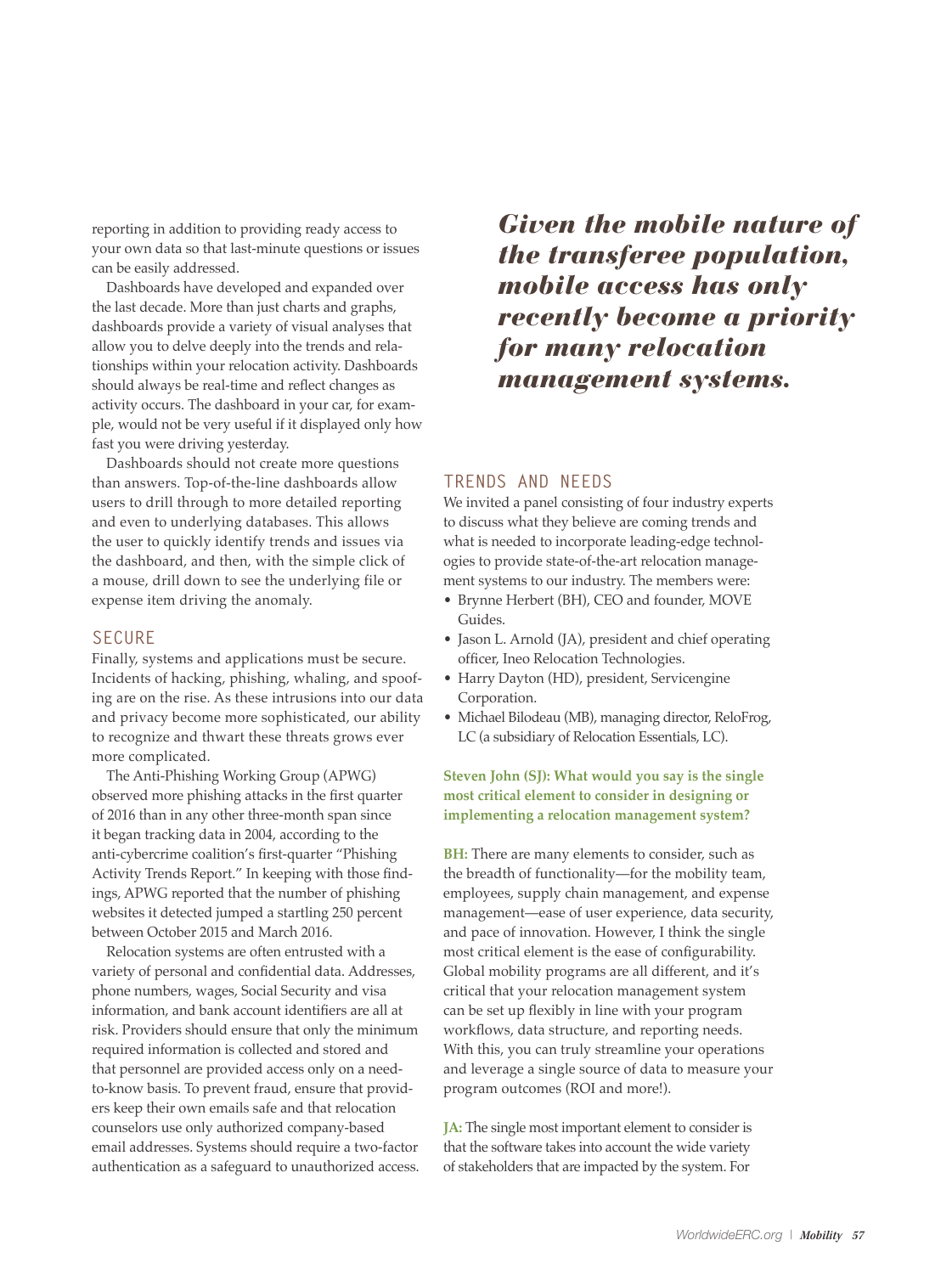### *The dashboard in your car would not be very useful if it displayed only how fast you were driving yesterday.*

example, a great relocation/assignment management system should take into account the user experience for:

- The assignees and transferees.
- The operational users and management from the mobility team.
- The accounting and financial team members.
- The client:
	- » Human resources.
	- » Hiring managers.
	- » Tax, legal, and payroll.
	- » Accounting teams.
	- » Executive leadership.
- The suppliers of the services (moving companies, real-estate agents, destination service companies, etc.). In the end, if you've met the needs of all of the

stakeholders, you have a great system!

**HD:** Security. The primary concern of our clients is the protection of their confidential data and the compliance with global PII (personally identifiable information) and data sovereignty requirements. The challenge is to continue to provide access, functionality, and reporting while building in the required data protections. One of our guidelines is the OWASP (Open Web Application Security Project), and we remain compliant with their top 10 recommendations. This should be the first question asked about any technology.

**MB:** Dual-sided performance. The effective RMS is one that allows for the employer to streamline mobility functionality while having immediate realtime availability of data for analysis—coupled with providing the employee with a convenient, clean, and easy-to-use interface that provides simplicity and ease of use across multiple platforms. One, without the other, will circumvent the ultimate goal of every company to maximize profitability and talent acquisition problem-solving.

In this world of millennial talent acquisition, many companies are still afraid of relinquishing much of this process away from the traditional hand-holding

that drove success within the Gen X age. Companies tend to struggle with the element of control, which they believe will hurt their bottom line, when in fact the reverse is true. We live in a technology-driven world where it doesn't have to be clunky or complicated. Social media, smartphones, laptops, and individual independence are all key components that drive this culture.

The combination of these efficiencies within the right framework will ultimately make any company a leading talent destination while providing the much-needed data and profitability that are required to remain competitive in this environment. And it can still be done with a little hand-holding.

#### **SJ: What are you working on today that is new and exciting?**

**BH:** At MOVE Guides, we are continually releasing new functionality for our Talent Mobility Cloud. At the moment, we are very focused on helping companies streamline their core global mobility management activities across assignment and relocation management, and then how they can leverage our Single Mobility View to understand their talent and financial information. By doing so, we unleash our customers and our concierge-style MOVE Advocate team to deliver a great employee experience together.

JA: We are always investing in expanding functionality and enhancing our users' experience. We have made tremendous investments in global compensation and international tax functionality, and we are developing new mobile apps to service assignees, mobility users, and suppliers. We are also adding great functionality surrounding document management, reporting, and workflow tools. And, although it may only be "exciting" to a very specific audience, Ineo is always focused on enhancing security and compliance.

**HD:** Empowerment. Providing the employee with the tools to fully initiate, approve, and manage their own relocation process. Today's transferees are comfortable with the use of technology and accustomed to immediate action and reaction. We are building technology that is flexible enough to administer the many details of a mobility program but smart enough